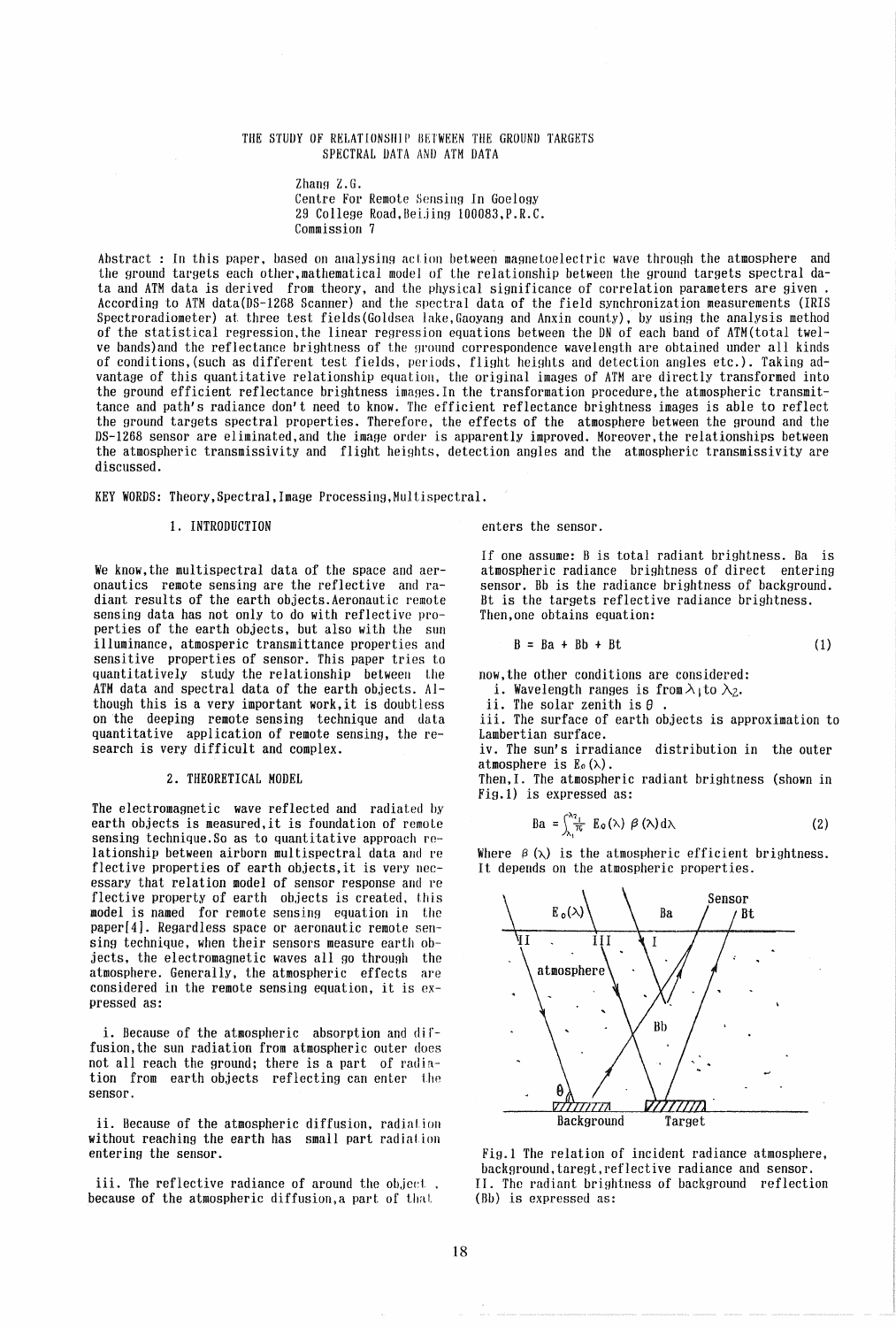$$
Bb = \int_{\lambda_1}^{\lambda_2} \frac{1}{\pi} E(\lambda) \sin \theta \tau_{\theta}(\lambda) \bar{P}(\lambda) \tau_{\mathcal{S}}(\lambda) d\lambda \tag{3}
$$

where  $\bar{\rho}$  ( $\lambda$ ) is the average reflectance of background.  $\tau_{\theta}(\lambda)$  is atmospheric transmittance (direction of incident). It depends on the atmospheric diffusion properties.  $\tau s(\lambda)$  is the atmospheric transmittance of reflective direction.

III. The radiant brightness (Bt) is from the reflection of the target cross atomosphere it has not only to do with the target reflectance, but also with atmo spheric absorption,diffusion properties and transmis sion path. It is expressed as:

$$
\text{Bt} = \int_{\lambda_1}^{\lambda_2} \frac{1}{\pi} \mathbb{E}_{\mathbf{e}} (\lambda) \sin \theta \, \mathcal{T}_{\mathbf{e}}(\lambda) \, P (\lambda) \, \mathcal{T}_{\mathbf{z}}(\lambda) \, d\lambda \tag{4}
$$

where  $P(\lambda)$  is the reflectance of target.  $\mathcal{T}_Z(\lambda)$  is direct transmittance. It's only depended on atmospheric absorption and diffusion in the reflective direction.

If the  $S(\lambda)$  is the spectral response function of the sensor, then the total response(D) of the sensor is expressed as:

$$
D = \int_{\lambda_1}^{\lambda_2} \frac{1}{N} E_6(\lambda) S(\lambda) [\beta(\lambda) + T_6(\lambda) Sin\theta(\bar{\rho}(\lambda)) \text{Cs}(\lambda)
$$
  
+ $\rho(\lambda) T_Z(\lambda)$ ) $d\lambda$  (5)

when earth objects are very even within large area ,  $\overline{P}(\lambda)$  of the background is about  $P(\lambda)$  of targets .One  $let:$ 

$$
\mathcal{T}(\lambda) = \mathcal{T} s(\lambda) + \mathcal{T} z(\lambda) \tag{6}
$$

where  $\mathcal{L}(\lambda)$  is the total transmittance of the atmosphere in direction of incident and reflective radiance. Thus the equation(5)is changed into the equation:

$$
D = \frac{1}{\pi} \int_{\lambda_1}^{\lambda_2} E_{\bullet}(\lambda) S(\lambda) [\beta(\lambda) + \sin \theta \tau_{0}(\lambda) \tau(\lambda) \beta(\lambda) d\lambda \qquad (7)
$$

As to the remote sensing system of airborn multispectral scanner,let i indicate band,j indicate earth objects. Then equation(7) is rewritten as:

$$
D_{ij} = \frac{1}{\pi} \int_{\lambda_{i}}^{\lambda_{i} z} E_{\alpha}(\lambda) S_{i}(\lambda) [\beta(\lambda) + S_{i} \sin \theta \tau_{0}(\lambda) \tau(\lambda) \hat{g}(\lambda) d\lambda
$$
 (8)

Because Daedalus enterprise Incorperation.That Supplied us with relative response functions Sni  $(\lambda)$ . Make

$$
S_{\hat{\mathbf{t}}}(\lambda) = Sp_{\hat{\mathbf{t}}}(\lambda) \star Sn_{\hat{\mathbf{t}}}(\lambda)
$$
 (9)

whrer Sp<sub>i</sub> $(\lambda)$  is the peak of response functions  $S_i(\lambda)$ .

$$
\text{Ee}(\lambda) = \text{E}_\bullet(\lambda) \sin \theta \, \mathcal{T}_\bullet(\lambda) \tag{10}
$$

where Ee  $(\lambda)$  is a irradiance distribution of the sun on the earth.

Considering designed band in the window of the atmo sphere, the band is comparative narrow, in this case,

$$
\tau(\lambda) \text{ is taken the place with } T_i. \text{ Then,}
$$
\n
$$
D_{ij} = \frac{1}{T^c} \int_{\lambda i_1}^{\lambda i_2} E_{\delta}(\lambda) \text{ Sp}_i(\lambda) \text{ Sn}_i(\lambda) \beta(\lambda) d\lambda + \frac{1}{T^c} \int_{\lambda i_1}^{\lambda i_2} E(\lambda) \text{ Sp}_i(\lambda) \text{Sn}_i(\lambda) \tilde{\ell}_i \beta_j(\lambda) d\lambda \qquad (11)
$$

that is

$$
D_{ij} = Sp_{\mathcal{E}}(L_{i\mathbf{0}} + L_{i}L_{i\mathbf{0}}) \qquad (12)
$$

in this equation,

$$
L_{\mathbf{t}\circ} = \frac{1}{\pi} \int_{\mathcal{N}\mathbf{t}1}^{\mathcal{N}2} E_{\circ}(\lambda) S n_{\mathbf{t}}(\lambda) \beta(\lambda) d\lambda
$$
 (13)

Lij =  $\frac{1}{\pi} \int_{\lambda i}^{\lambda i_2} E_e(\lambda)$  Sni ( $\lambda$ )  $P_j(\lambda) d\lambda$ (14)

where  $L_{i0}$  is the efficient reflective brightness of atmospheric diffusion associated tbe band and sensor response. It isn't associated with the earth objects.  $L_{ij}$  is the efficient reflective brightness of targets associated with the band response of the sensor.

If even considering DS-1268 with different gain channels of selection. so as to acquire reasonable read number under the different irradiance condition, without radiant energy entering the sensor, there is still read number output. It is called as zero input  $response(Lo_{iq})$ . Thus equation(12) is supposed to

$$
Dij = g_i Sp_i (Li_0 + T_i Lij) + Loig
$$
 (15)

equation(15) is reversed into the efficient reflective brightness of the earth objects. That is

$$
L_{ij} = -\left(\frac{Li_0}{\tau_i} + \frac{Loig}{\theta_i S_{Pl} \tau_i}\right) + \frac{Di \dot{J}}{g_i S_{Pl} \tau_i}
$$
 (16)

or

$$
Lij = a_i + b_i \star b_j \qquad (17)
$$

where a and b are expressed as  
\n
$$
a_{\hat{t}} = -\left(\frac{\mu_{\hat{t}0}}{\tau_{\hat{t}}} + \frac{\mu_{\hat{t}0}}{\vartheta_{\hat{t}}\vartheta_{\hat{t}}}\right)
$$
\n(18)

$$
b\hat{\iota} = 1 / g_{\hat{\iota}} Sp_{\hat{\iota}}
$$
 (19)

where a is efficient radiance brightness of atmosheric diffusion and response of the sensor, b is the efficient reflective brightness variation of the earth objects. As above the equation(17) shows that relationship between the efficient reflective bright ness of the earth objects( $L_{ij}$ ) and total response(D) with sensor each band is linear relation. This is the theory model of the paper.

#### 3. TEST ARRANGEMENT AND DATA ACQUISITION

### 3.1 Be Ready Before Test

i. The reflectances of selected the earth objects are steady in the short time (e.g., highway, water, soil, living vegetation, and the man-made cloth targets ect.).

ii. There is some number about the type of earth objects. So as to make the regression equation be reliable. one considers the requirement of each band and the practical situation, selects seven to ten types of earth objects, also selects the different color cloth targets(size is  $6 \times 6$  m<sup>2</sup>), they are snow white, yellow white, light grey, dark grey and black color clothes targets. Being ready cloth targets is for Winter, in which there are only a few natural earth objects.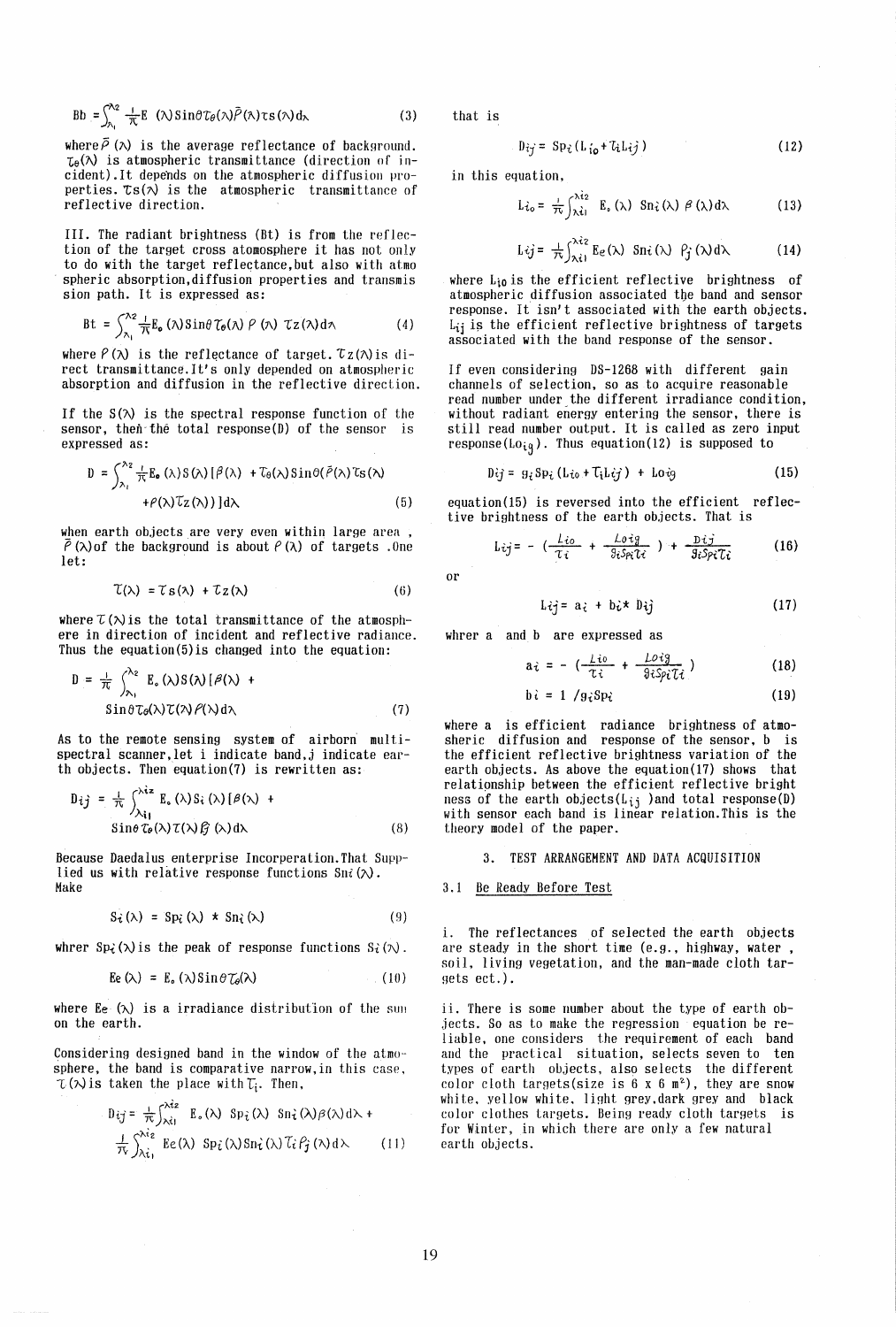iii. The reflectance values of selected earth objects have such a extent that it includes all kinds of possible reflective properties with each band. The reflectance from 0 to 100 percent is distributed to the full extent equablely in all kinds of types earth objects.

iv. The sizes of the earth objects are enough large for the pixel area. and the reflective properties are steady. If pixel's area is  $2.5 \times 2.5$   $M^2$ , in order to acquire a pure pixel(no mixture-pixel), the size of cloth targets is  $5 \times 5$   $\mathbb{N}^2$  at least.

v. Select earth objects which have fairly good Lambert property. To avoid the influence of incident and view angle,one meaures the Lambert property of cloth target before test. In addition, avoid taking place the primary and recall reflection being measured the water.

vi. Select the level earth objects for convenience.

## 3.2 Be Ready The Instruments

The calibration of IRIS Spectroradiometer. In order to obtain the correction reflectance data,IRIS Spectrometer must be calibrated again, and the gain/dark current file,detector function file, wavelength file are recreated,the radiance calibration was done, the new radiance file was created. Thus,the sun spectral irradiance is measured with IRIS Spectrometer(Fig.2).



Fig.2 The sun spectral irradiance measured at the goldsea lake field on 24th September 1989.

DS-1260 was improved into DS-1268 by Daedalus Corp. in 1989. This instrument has fairly good response properties. For requirement of calculation. the relative response function  $\text{Sn}(X)$  of DS-1268 is normaliz ed to make the response function vs.the same wavelength file $(0.4 - 2.5 \text{ nm})$ , in Fig.3.



Wavelength (Aum)

## Fis.3 The response function curves of DS-1268 sensor.

#### 3.3 The Synchronization Measurement Technique

The so-called synchronization measurement means that the ground measurements and flight scanning are done at the same time.In the field,it isn't only very difficult that the reflectance is measured full synchronization with the flight scanning, but also impossible. On the basis of theoretical analysis,it is known that the reflective properties have no change in short time, it isn't necessary to measure reflectance of earth ob,jects at the synchronization. While the airplane is overhead in flight scanning, the spec tral measurement of the ground only measures the sun radiant energy at this time, then the sun reflective brightness Ee  $(\lambda)/_{\pi}$  on the Lambert surface ( $\ell = 1$ ) is obtained. Therefore, make the synchronization measurement be feasible. The cloth targets are placed the nadir of flight line. The same color cloth targets is placed in the scanning line (in Fig. 4) with the equality interval.



Fig.4 The location of cloth targets placed in anxin field in Hebei province.

#### 3.4 Acquisition Data

The measurements of the ground spectral and airborn multispectral scanning are in the three test fields respectively. The reflectance data of different, ATM data, the sun reflective brightness data (on the standard plate) are acquired. The case of field synchronization measurements is in Table 1.

| Test            | date                                                                                                    |                      | helght | I IFOV                   |        | scalar of jobs |  |  |  |  |  |
|-----------------|---------------------------------------------------------------------------------------------------------|----------------------|--------|--------------------------|--------|----------------|--|--|--|--|--|
| lfields         | measuring syncing                                                                                       |                      | (km)   | Kmrad)                   | curves | lobjects       |  |  |  |  |  |
| lake            | goldsen[89.9.19]<br>ito 9.26                                                                            | 9.24                 |        | 2.5                      | - 72   | 11             |  |  |  |  |  |
| county          | gaoyang 89.12.24<br>lto 12.29                                                                           | 12.24                |        | 2.5                      | 43     | 9              |  |  |  |  |  |
| anxin<br>county | 90.4.24<br>to 5.9                                                                                       | 5.6(2km)<br>5.7(2km) |        | $1 \times 2$ 2.5<br>1.25 | 76     | 12             |  |  |  |  |  |
|                 | note: The flight of goldsea lake gaoyang and anxin<br>county is respectively DS-1268 test detecting oil |                      |        |                          |        |                |  |  |  |  |  |

pipe and investigating pollution.

Table 1. The simple introduction of synchronization measurements in the three test fields.

## 4. THE METHOD OF PROCESSING DATA

4.1 The Ground and Airborn Data Processing

The reflectances  $P_f(\lambda)$  of the different earth objects in the three test fields is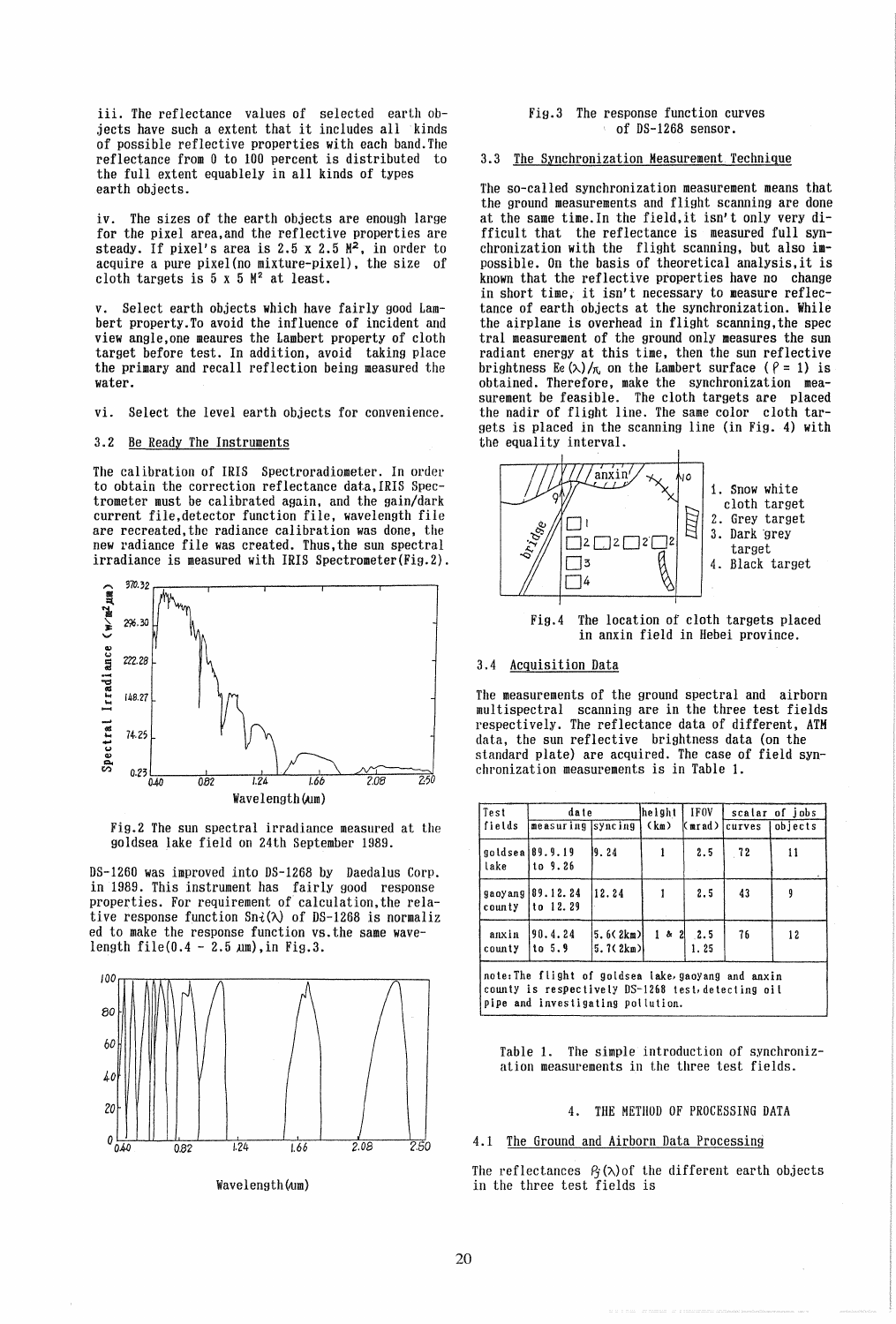computed. They are the average with a few measurements.

Using relative response function  $\text{Sn} \text{·} (\lambda)$  acted as filter functions, according to equation(14) , the result of  $C_f(\lambda)$  multiplied  $E_e(\lambda)/\pi$  is being integrated, to acquire the efficient reflective brightness  $Li<sub>i</sub>$  of the earth objects in each band (Table 2).

The HOOT (High Density Digital Tape) is transformed into CCT, one finds out the read numbers D $\vec{\imath}$  of natural earth objects and cloth targets. As to cloth targets, the  $D+j$  of pixel is read, and the average  $D$ calculated.

iv. The forcast of believability region.

It's known that the reliability regoin of  $L_{ij}$  is between the parallel regression lines(up and down)concerning the enough many samples. If the reliability is 95 percent, the region of L is  $\pm 6$ . If it's 99 percent,that is ±36. However, the amount of samples isn't very large in the test, the forcast region of  $L_i$ *i* is

$$
(\hat{a} + \hat{b} \times b_{ij}) \pm t \times (n-2) \times \hat{G} \times (1 + \frac{1}{n} + (b_{ij} + \bar{b}_{ij})^2) \n\sum_{j=1}^{n} (b_{ij} + \bar{b}_{ij})^2)^{1/2}
$$
\n(22)

5. ANALYSIS OF RESULTS AND DISCUSSION

| of pixels selected with natural earth objects is                               |                      |                                                        |        |        |                                                                                                                                  |                     |    | $1 = 1$  |                                                |    |
|--------------------------------------------------------------------------------|----------------------|--------------------------------------------------------|--------|--------|----------------------------------------------------------------------------------------------------------------------------------|---------------------|----|----------|------------------------------------------------|----|
| calculated.                                                                    |                      |                                                        |        |        |                                                                                                                                  |                     | 5. |          | ANALYSIS OF RESUI                              |    |
|                                                                                |                      |                                                        |        |        |                                                                                                                                  |                     |    |          |                                                |    |
| Band<br>Dij/Lij<br>objects                                                     | $\mathbf{1}$         | $\overline{c}$                                         | 3      | 4      | 5                                                                                                                                | 6                   | 7  | 8        | 9                                              | 10 |
| wheat                                                                          |                      | $9.4 - 31120 - 0.8$                                    |        |        | $\left[44/1,99\right]32/0.59\right]33/1.09\right]119/4.7\left[210/12\right]$                                                     |                     |    |          | 85⁄6.01   27⁄2.70   12⁄0.94                    |    |
| white cloth target                                                             | $107 - 7.21255 - 18$ |                                                        | 255/30 | 255/10 | 255/20                                                                                                                           | $1255/19$ $1214/33$ |    | 148 / 17 | $100/9.8$ 55/3.65                              |    |
| grey cloth target                                                              |                      | $50 \times 3.33$   121 $\times$ 8. 1   203 $\times$ 13 |        |        | $1176 \times 4.6$ $187 \times 8.9$ $177 \times 8.3$ $206 \times 15$ $84 \times 7.53$ $71 \times 6.95$ $48 \times 3.16$           |                     |    |          |                                                |    |
| dark grey cloth target $15/0.73$ 33/1.86 61/3.32 51/1.11 61/2.6 92/4.62 211/19 |                      |                                                        |        |        |                                                                                                                                  |                     |    |          | $121 \times 13$   91 \cdot 9.64   52 \cdot 3.6 |    |
| black cloth target                                                             |                      |                                                        |        |        | $11/0.23$ $(19/0.56)$ $30/0.90$ $26/0.32$ $(27/0.65)$ $30/0.65$ $(44/1.30)$ $28/0.79)$ $47/3.53$ $(45/2.32)$                     |                     |    |          |                                                |    |
| water                                                                          |                      |                                                        |        |        | $10$ $-0.22$ $23$ $-0.64$ $3$ $-1.31$ $35$ $-0.45$ $32$ $-0.79$ $30$ $-0.51$ $31$ $-0.67$ $14$ $-0.27$ $6$ $-0.27$ $5.5$ $-0.16$ |                     |    |          |                                                |    |

Table 2. The data Dij and Lij of Anxin county test field

# 4.2 Create Relationship

According to the equation(17), by taking the ground and ATM data, the statistic regression equation is created using method of a least squares, and counts the regression and relation coefficients[8]. The regression line is as seen in Fig. 5.



Fig.5 The chart of linear regression between the ground spectral and ATM data of band 1 in flight line nine.

- 4.3 The Way of Error Estimation and Remarkability Examination $[8]$ ,  $[9]$ .
- i. The standard deviation estimation of  $L_{ij}$

$$
\hat{S} = (\sum_{j=1}^{n} (Li)^{2} - Li)^{2} / (n-2) \frac{1}{2}
$$
 (20)

ii. Standard deviation estimation of bi:

$$
\hat{\delta} b = \hat{\delta} / (\sum_{j=1}^{n} (D \hat{\iota} j - \bar{D} \hat{\iota} j)^{2})^{1/2}
$$
 (21)

iii. Gama and T examination[9].

### 5.1 The Relationship of ArM and The Ground Spectral Data

In the three test fields, the relation coefficients between the six multispectral images and the ground efficient reflective brightness data are as shown in Table 3.

| Table 3. |                     |       |      |   |   |                                                              |   |   |   |      |
|----------|---------------------|-------|------|---|---|--------------------------------------------------------------|---|---|---|------|
|          | band<br>test fields | 1     | 2    | 3 | 4 | 5                                                            | 6 | 8 | 9 | 10   |
|          | Goldsea lake        |       |      |   |   | .991   .991   .993   .991   .950   .939   .993   .995   .995 |   |   |   |      |
|          | Gaoyang county      |       |      |   |   | .989.995.945.9941.997.9931.9931.994.968.                     |   |   |   | .955 |
|          | 9 line              | .999. | .998 |   |   | .992 .988 .989 .986 .986 .980 .980 .944                      |   |   |   |      |
| county   | $10$ line           |       |      |   |   |                                                              |   |   |   |      |
| Anxin    | 9'<br>line          |       |      |   |   | .993, .997, .991, .988, .989, .985, .985, .964, .977, .942   |   |   |   |      |
|          | 10'                 |       |      |   |   | line .994 .999 .996 .986 .989 .975 .984 .967 .987 .973       |   |   |   |      |

Table 3. The fifty nine relation coefficients in the three test fields.

The distribution of relation coefficients in Table 3. is in Figure 6.



Fig.6 The histogram of the relation coefficients distribution.

One can see the relation coefficient that is greater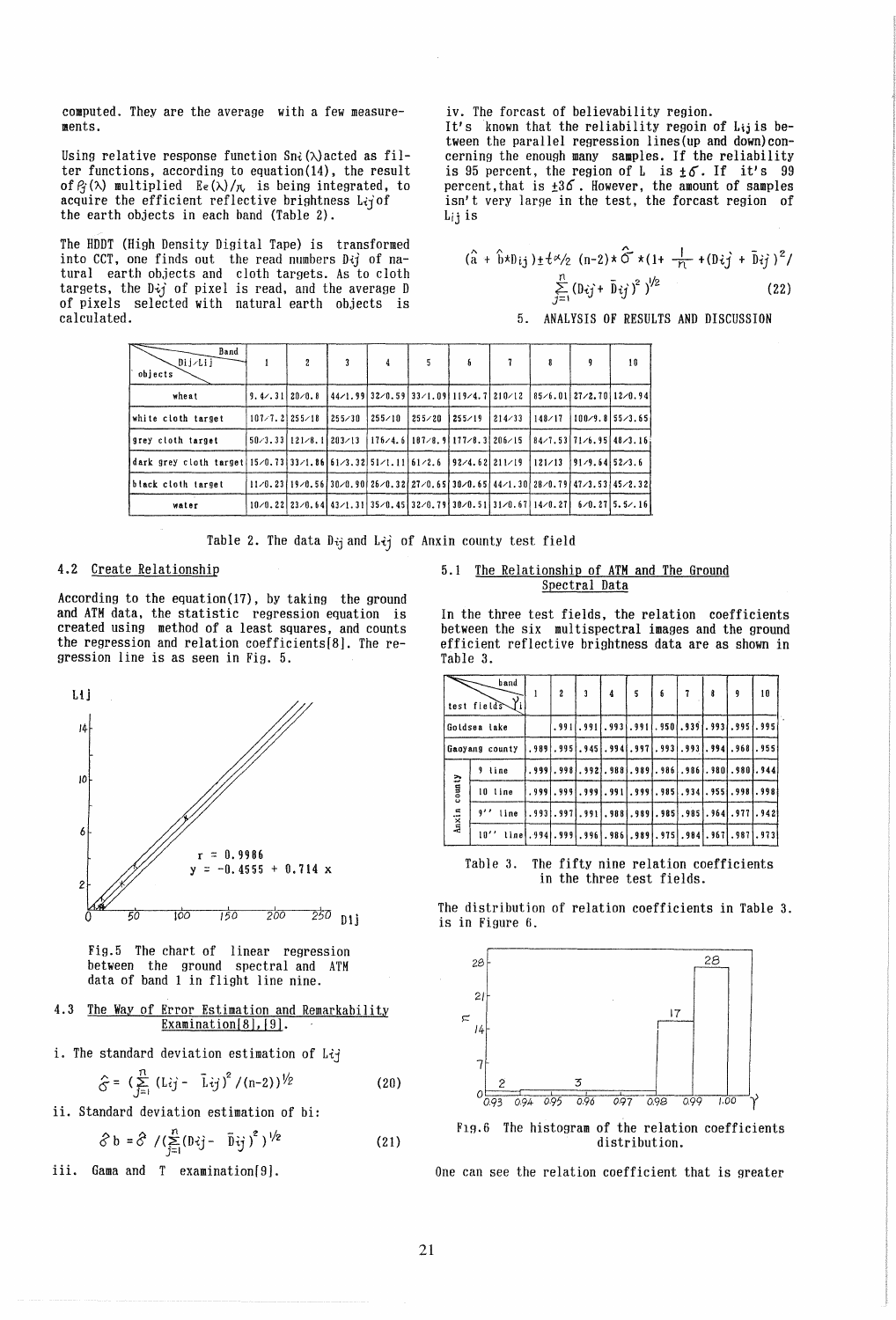than 0.99 have 28 with forty seven percent; the coefficients that are greater than 0.95 have total 54 with 92 percent; the coefficients that are greater<br>than 0.93 have total 59 with 100 percent. When is than  $0.93$  have total 59 with 100 percent. When 0.05 level,in the terms of examination,Gama(0.05) is shown in Table 4.

|  |  |  | -9 | 10                                                                                   |
|--|--|--|----|--------------------------------------------------------------------------------------|
|  |  |  |    | $\vert 0.05 \vert 0.878 \vert 0.811 \vert 0.754 \vert 0.707 \vert 0.666 \vert 0.632$ |

laule 4. The looking up table of *y*  (Gama) examination.

The aribitray in Table 3 is all greater than the maximum(0.878) in Table 4, thus the relationship is fairly remarkable using Gama examination.

In the Table 5, the values of  $T$  e.g.,

$$
T = |\hat{b}| / \hat{G} \times (\frac{r!}{f_{\text{eq}}} (b_{ij} - \bar{b}_{ij})^2)^{1/2}
$$
 (23)

and  $T(e.g.,t_{0.025} (n-2))$  are given. The Few T is a few times greater than  $T_{\theta}$ . The relationship is also very reliability using T examination. The results as above make clear powerful that the relative analysis model created on the airborn and ground data is extremely identical with practical situation.

ten percent, the error  $\delta$ b with few bands is greater than 10 percent, and less than 20 percent. About the band, error  $\delta b$  of the second band is all less than *five percent, but the error*  $\delta$ b of the seventh and tenth band is greater than the others.

ii. The Error 
$$
\delta L
$$
 of  $Lij$ :

The error of  $L_{ij}$  is shown clear is drawn using believable region with  $\alpha$  (alpha) level (in Fig. 5). In order to simple estimate the error of  $L\{j\}$ ,  $\delta L$  is defined

$$
\delta L = \hat{\delta} / Lmax
$$
 (25)

where Lmax is Lij with the maximum Dij (Dij=255).  $\delta$ L expresses the relative errors of  $L_{ij}$  to some extent.



Fig.7 The histogram of  $5L$  distribution.

| Fields       | band<br>√T∠Te                                                                                                                                                       | $\overline{\mathbf{2}}$                                                                                                                                                                                                                                                                                                                 | 3 | 4 | 5. | 6                                                                                                                                                                                  | 8 | q | 10 |
|--------------|---------------------------------------------------------------------------------------------------------------------------------------------------------------------|-----------------------------------------------------------------------------------------------------------------------------------------------------------------------------------------------------------------------------------------------------------------------------------------------------------------------------------------|---|---|----|------------------------------------------------------------------------------------------------------------------------------------------------------------------------------------|---|---|----|
|              | Goldsea lake                                                                                                                                                        |                                                                                                                                                                                                                                                                                                                                         |   |   |    | $174.4 \times 2.6$   14.8 $\times$ 2.8   16.9 $\times$ 2.8   14.6 $\times$ 2.8   6.08 $\times$ 2.8   5.5 $\times$ 2.77   16.5 $\times$ 2.8   23.2 $\times$ 2.6   19.4 $\times$ 2.8 |   |   |    |
|              | Gaoyang county   15, 1, 2, 6   22, 7 / 2, 6   5, 79 / 2, 8   20, 2 / 2, 6   27, 1 / 2, 8   18, 3 / 2, 8   15, 3 / 2, 8   20, 5 / 2, 6   7, 68 / 2, 6   7, 16 / 2, 6 |                                                                                                                                                                                                                                                                                                                                         |   |   |    |                                                                                                                                                                                    |   |   |    |
|              | 9 line                                                                                                                                                              | $\left[42, 4/2, 6\right]31, 2/2, 6\left[15, 3/2, 8\right]13, 9/2, 8\left[13, 2/2, 8\right]11, 8/2, 8\left[10, 2/3, 2\right]11, 1/2, 6\left[11, 1/2, 6\right]6, 40/2, 6$                                                                                                                                                                 |   |   |    |                                                                                                                                                                                    |   |   |    |
| county       | 10 line                                                                                                                                                             | $\left[57, 6 \times 2, 6\right]$ $\left[52, 5 \times 2, 6\right]$ $\left[41, 8 \times 2, 8\right]$ $\left[4, 6 \times 2, 8\right]$ $\left[44, 9 \times 2, 8\right]$ $\left[1, 4 \times 2, 8\right]$ $\left[5, 22 \times 2, 8\right]$ $\left[7, 16 \times 2, 6\right]$ $\left[32, 7 \times 2, 6\right]$ $\left[31, 3 \times 2, 6\right]$ |   |   |    |                                                                                                                                                                                    |   |   |    |
| <b>Anxin</b> | q / /<br>line                                                                                                                                                       | $(19, 2/2, 6 23, 6/3, 2 14, 9/2, 8 12, 6/2, 8 13, 3/2, 8 11, 4/2, 8 12, 6/2, 6 8, 07/2, 6 10, 2/2, 6 6, 28/2, 6 10, 2/2, 6 10, 2/2, 6 10, 2/2, 6 10, 2/2, 6 12, 2/2, 6 12, 2/2, 6 12, 2/2, 6 12, 2/2, 6 12, 2/2, 6 12, 2/2, 6$                                                                                                          |   |   |    |                                                                                                                                                                                    |   |   |    |
|              | 10''                                                                                                                                                                | line 20. 2/2. 6 51. 9/2. 8 21. 2/2. 8 11. 6/2. 8 13. 6/2. 8 8. 75/2. 8 12. 5/2. 6 8. 53/2. 6 13. 5/2. 6 9. 44/2. 6                                                                                                                                                                                                                      |   |   |    |                                                                                                                                                                                    |   |   |    |

Table 5. The calculation results of T examination

# 5.2 Error Analysis

i. Error  $\delta b$  of  $\hat{b}$ . The relative error  $\delta b$  is

|        |                    |     | $\delta b = (\hat{\sigma} b / \hat{b}) \times 100 \text{ X}$ |              |                         |      |                 |     |                     |             | (24) |
|--------|--------------------|-----|--------------------------------------------------------------|--------------|-------------------------|------|-----------------|-----|---------------------|-------------|------|
| Fields | band<br>бb         | 1   | $\overline{c}$                                               | $\mathbf{3}$ | $\overline{\mathbf{4}}$ | 5    | 6               | 7   | 8                   | 9           | 10   |
|        | Goldsea lake       |     | 1.3                                                          | 16.7         | 6.1                     | 6.8  | $16.4$ 18.2 6.1 |     |                     | 14.2        | 5.2  |
|        | Gaoyang county 6.5 |     | 4.3                                                          | $17.3$ 4.8   |                         | 3.8  | 5.5             | 6.6 | 4.9                 | $12.6$ 13.0 |      |
|        | 9 line             | 2.3 | 3.2                                                          | 16.6         | 7.7                     | 17.5 | 8.5             | 9.9 | 19.0                | 9.0         | 15.7 |
| county | 10 line            | 1.7 | 1.9                                                          | 2.4          | 6.8                     | 2.2  | 8.7             |     | $19.2$   13.9   3.0 |             | 3.27 |
| Anxin  | $9''$ . line $5.2$ |     | 4.2                                                          | 16.7         | 7.8                     | 17.6 | 8.8             | 8.0 | 12.419.8            |             | 16.0 |
|        | 10'<br>line[5.1]   |     | i 1.8                                                        | 4.8          | 8.7                     | 17.4 | 111.8 8.0       |     | 111.817.3           |             | 10.3 |

Table 6. The relative error  $\delta$ b of each band.

From Table 6, one can see:  $\delta b \leq 5$ , total 17, occuping 29 percent;  $\delta b \leq 10$ , total 46, occuping 78 percent;  $10 \le b \le 20$ , total 13, occuping 22 percent;  $\delta b > 20$ , total zero. For the almost part error of  $\delta b$  is less than One can see few L is greater than ten in Fig.7.This is because that there is error in the field measurements. The major factors show as:

i. The natural earth objects are not pure, but the Field of View(FOV) of IRIS Spectrometer is small. In the small area measurements, though many times measurements are done, it is difficult to imitate the properties of the large area, and the airborn Dij values are just acquired on the large area(2.5 x 2.5 M2).

ii. The number of typical earth objects is limited. Because the DS-1268 gain level selected is big, the read numbers of some earth objects are saturation,as result,there is no menaing about them. Then the number of earth objects taken part in statistic is less.

iii. The Lambert properties of typical earth objects isn't fairly ideal.

# *5.3 The* Different Flight Heights Affect The Regression Coefficients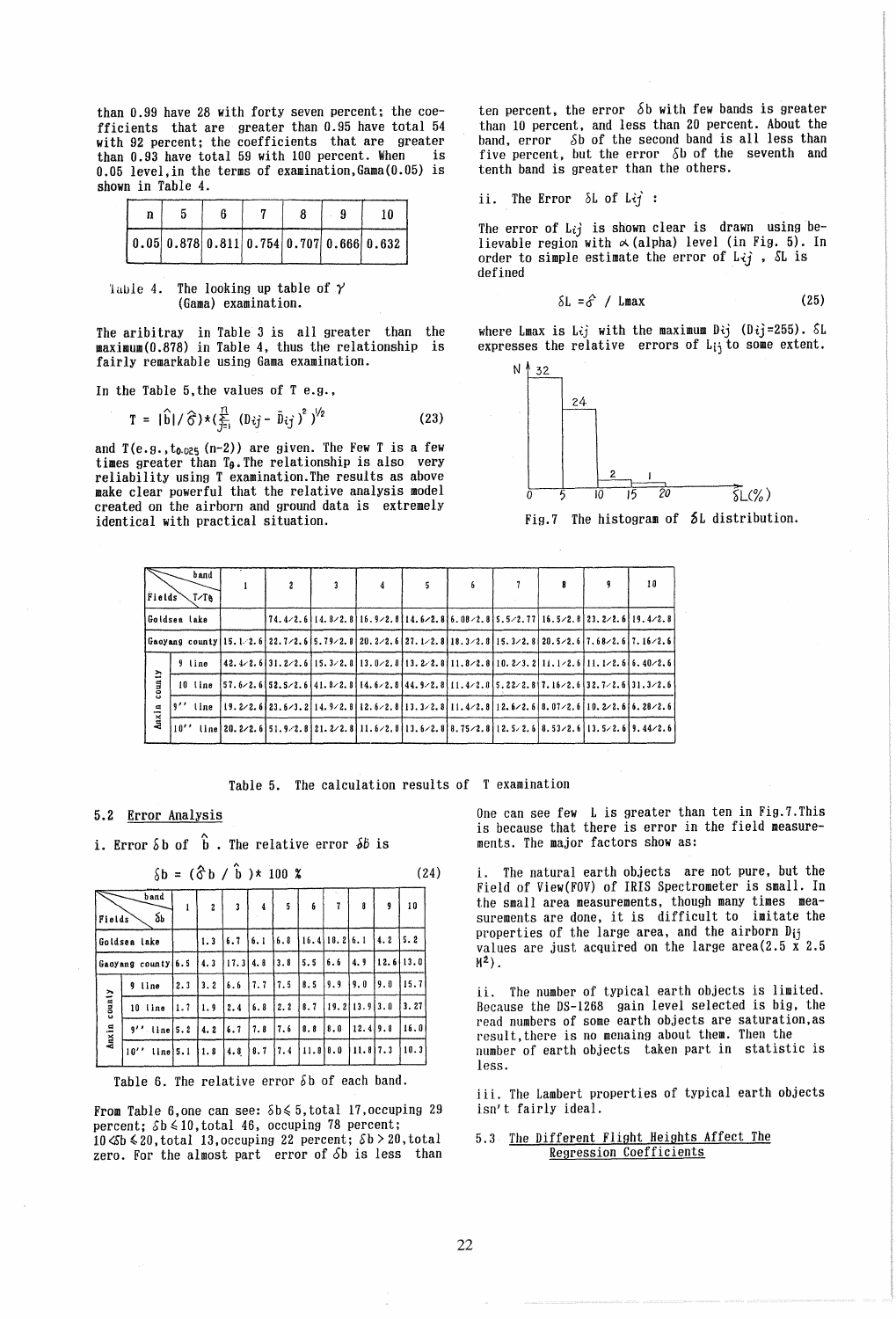Such as the 9 flight line (height is  $1 \text{ km}$ ) and  $9'$ ' line(it's 2 km)of Anxin test field in Hebei province. Their IFOV (Instantaneous Field Of View) are 2.5 and 1.25 mrad(it's unit of angle) respectively, and their gain level of each band is the same.

| item | band<br>data                   | 1    | $\overline{2}$ | 3 | 4                                                                              | 5 | 6 | 7                         | 8 | 9            | 10 |
|------|--------------------------------|------|----------------|---|--------------------------------------------------------------------------------|---|---|---------------------------|---|--------------|----|
|      | 9 line                         | .071 |                |   | $.073$ , $.064$ , $.025$ , $.045$ , $.047$ , $.072$ , $.123$ , $.103$ , $.062$ |   |   |                           |   |              |    |
| b    | $9'$ 'line                     |      | $.030$ .029    |   | $.059$ .022.040.042.161                                                        |   |   |                           |   | .095.038.019 |    |
|      | 9 line                         | i    |                |   |                                                                                |   |   |                           |   | 1.           |    |
| g    | 9''line                        | 8    | 8              | 4 | 4                                                                              | 4 | 4 | $\mathbf{2}_{\mathrm{c}}$ | 8 | 8            | 8  |
|      | $g'' \cdot b''$<br>$g \cdot b$ |      |                |   | $3.44$ $3.12$ $3.66$ $3.56$ $3.50$ $3.57$ $4.47$ $6.17$ $2.94$ $2.43$          |   |   |                           |   |              |    |

Table 7. The data of b, gain, g''b''/gb of the 9 and 9" ·line in Anxin test field.

From the equation(19) ,one gets

$$
\frac{g_{\mathcal{U}}^{\prime} \cdot b_{\mathcal{U}}^{\prime}}{g_{\mathcal{U}} b_{\mathcal{U}}} = \frac{Sp_{\mathcal{U}} \mathcal{U}}{Sp_{\mathcal{U}}^{\prime} \cdot \mathcal{U}^{\prime}}
$$
 (26)

according to above equation,from Table 7(bottom line, one can see that  $\text{Sp}_i$   $\alpha$  is a few times greater than  $Sp\{T'_{\mathcal{U}}\}$ . The (1 km) is certainly greater than  $\tau_i'(2 \text{ km})$ , and Spi of 2.5 mrad is usually greater than  $Sp_i'$  of 1.25 mrad. Thus, that the Spitis greater than  $\text{Sp}_i^{\nu}i_i^{\nu}$ is completely identical with practical situation.

Where, one points out, in the test scheme, without making radiance and atmospheric corrections about ArM data, the regression equations are direct created by using the field synchronization measurements technique and statistic analysis method. But the comprehensive effects of atmosphere and sensor is given in the relation coefficients( $a_i$  and  $b_i$ ). Thus the compre hensive influences of atmosphere and sensor are evaluated with the analysis results, and the influ-

ence of atmosphere and sensor are not discussed respectively.

# 5.4 The Different Detection Angles Affect The Regression Coefficients

In the same multispectral image, the detection angle of the edge is different from that of nadir,and both of their path through atmosphere from earth objects to sensor is different respectively. Thus the atmospheric influence of the edge and center in the same image is different. The test program of different detection angle is arranged along the direction of scanning line.

In the Anxin county test field, the flight heights of 9'' and 10'' lines are all two kilometers, IFOV is 1.25 mrad, the half angle of FOV (Field of View) is 21.48 degree. The different color cloth targets are in the nadir of  $9''$  flight line, the detection angle of them is about 4.32 degree. The detection angle of them in the flight line  $10'$ ' is about 11.82 degree The difference of detection angle is 7.56 degree.

| litem    | $\smile$ band<br>, data                                                                                                                                                                                                                                                    | - 1 | 2 |  | 5 |  |  | 10                                                                                                                                                                                                                                                                             |
|----------|----------------------------------------------------------------------------------------------------------------------------------------------------------------------------------------------------------------------------------------------------------------------------|-----|---|--|---|--|--|--------------------------------------------------------------------------------------------------------------------------------------------------------------------------------------------------------------------------------------------------------------------------------|
| $\hat{}$ | 9" line                                                                                                                                                                                                                                                                    |     |   |  |   |  |  | $[0.03 \;   0.028 \;   0.059 \;   0.022 \;   0.041 \;   0.042 \;   0.161 \;   0.095 \;   0.038 \;   0.019 \;   0.019 \;   0.010 \;   0.011 \;   0.011 \;   0.011 \;   0.011 \;   0.012 \;   0.013 \;   0.014 \;   0.015 \;   0.014 \;   0.015 \;   0.016 \;   0.017 \;   0.01$ |
| b        | 10" line 0.031 0.029 0.056 0.022 0.04 0.039 0.159 0.085 0.036 0.018                                                                                                                                                                                                        |     |   |  |   |  |  |                                                                                                                                                                                                                                                                                |
|          | 9" line                                                                                                                                                                                                                                                                    |     |   |  |   |  |  | $[-1, 13]$ -1, 76 $[-2, 55]$ -0, 64 $[-1, 19]$ -1, 87 $[-4, 96]$ -6, 63 $*$ 1, 27 $[-0, 47]$                                                                                                                                                                                   |
| â        | $\begin{bmatrix} 10 \end{bmatrix}$ " Line $\begin{bmatrix} -1.27 \end{bmatrix}$ - 1.89 $\begin{bmatrix} -2.37 \end{bmatrix}$ - 0.65 $\begin{bmatrix} -1.22 \end{bmatrix}$ - 1.60 $\begin{bmatrix} -4.20 \end{bmatrix}$ - 5.60 $\begin{bmatrix} -1.19 \end{bmatrix}$ - 0.50 |     |   |  |   |  |  |                                                                                                                                                                                                                                                                                |

## Table 8. The coefficients  $\hat{a}$  and  $\hat{b}$  in the  $9''$ and  $10'$  flight line.

One can see the difference of the a in 9" and *10"*  flight line is negligible. So is the b . This is because that the difference of detection angle in two lines is only seven point five six degree. On the satellite image, because the total FOV is 10 degree, the half FOV is about five to six degree. In this case,the different detection angles exert influences in the same image can be neglected.

| item                                 | band<br>data |                | $\overline{c}$ | $\mathbf{3}$ | $\overline{4}$                       | 5 | 6 | 7.             | 8      | 9                                                               | 10                                                                              |
|--------------------------------------|--------------|----------------|----------------|--------------|--------------------------------------|---|---|----------------|--------|-----------------------------------------------------------------|---------------------------------------------------------------------------------|
| î                                    | 9 line       | . 07141. 073   |                |              | $.0639$ , $.0245$ , $.0451$ , $.047$ |   |   | I. 072         | I. 123 | . 1029   . 0619                                                 |                                                                                 |
|                                      | 10 line      |                |                |              |                                      |   |   |                |        |                                                                 | . 0867  . 0807  . 0845  . 0353  . 0599  . 0611  . 0887  . 1457  . 1023  . 0683  |
| $\hat{\bf a}$                        | 9 line       | $-0.46$ $-0.9$ |                |              |                                      |   |   |                |        | $-0.92$ $-0.25$ $-0.41$ $-0.57$ $-1.68$ $-2.66$ $-0.61$ $-0.03$ |                                                                                 |
|                                      | 10 line      |                |                |              |                                      |   |   |                |        |                                                                 | $-0.76$ $-0.95$ $-2.26$ $-0.76$ $-1.23$ $-1.68$ $-2.85$ $-3.38$ $-6.32$ $-0.11$ |
| $\hat{b}$ 10<br>$\overline{\hat{b}}$ | τg<br>τю     | 1.21           | 1.11           |              |                                      |   |   | 1.30 1.23 1.18 |        | 10.99                                                           | 1.10                                                                            |

Table 9. The data of the  $\hat{a}$ ,  $\hat{b}$  and  $\hat{b}$ <sub>10</sub> / $\hat{b}$ <sub>q</sub> in 9 and 10 flight line.Here shows the atmospheric transmittance in 9 line.The b shows'the evaluation of regression coefficient in 9 line.

From the Table 9, the aribitrary  $\hat{\mathbf{b}}_{\mathsf{IO}}$  is all greater than  $\hat{b}$ g(except 9 band).From the equation(19), one can get transmittance( $\tau_{q}$ ) is greater than  $\tau_{10}$  (gain and Sp<sub>i</sub> are not change respectively). The 9 and 10 line flight heights are all one kilometer. IFOV is 2.5 mrad, the half FOV is 42.96 degree. The colth targets (different color) is in the nadir if *B* line, its detection angle is 11'.1 degree. The cloth targets is viewed in 10 line, its detection angle is 42.24 degree. The atmospheric path from targets to sensor in the ten line is longer than that of nine flight line. its influence of ten line is certainly bigger than that of nine line, its transmittance in 10 line is less than one of 9 flight line. Therefore the its influence at the image edge is greater than that of image center, in the same image with the detection angle variation being quite big, the brightness of image at the edge is darkened clearly.

### 5.5 Generate the Efficient Reflective Brightness Image of the Ground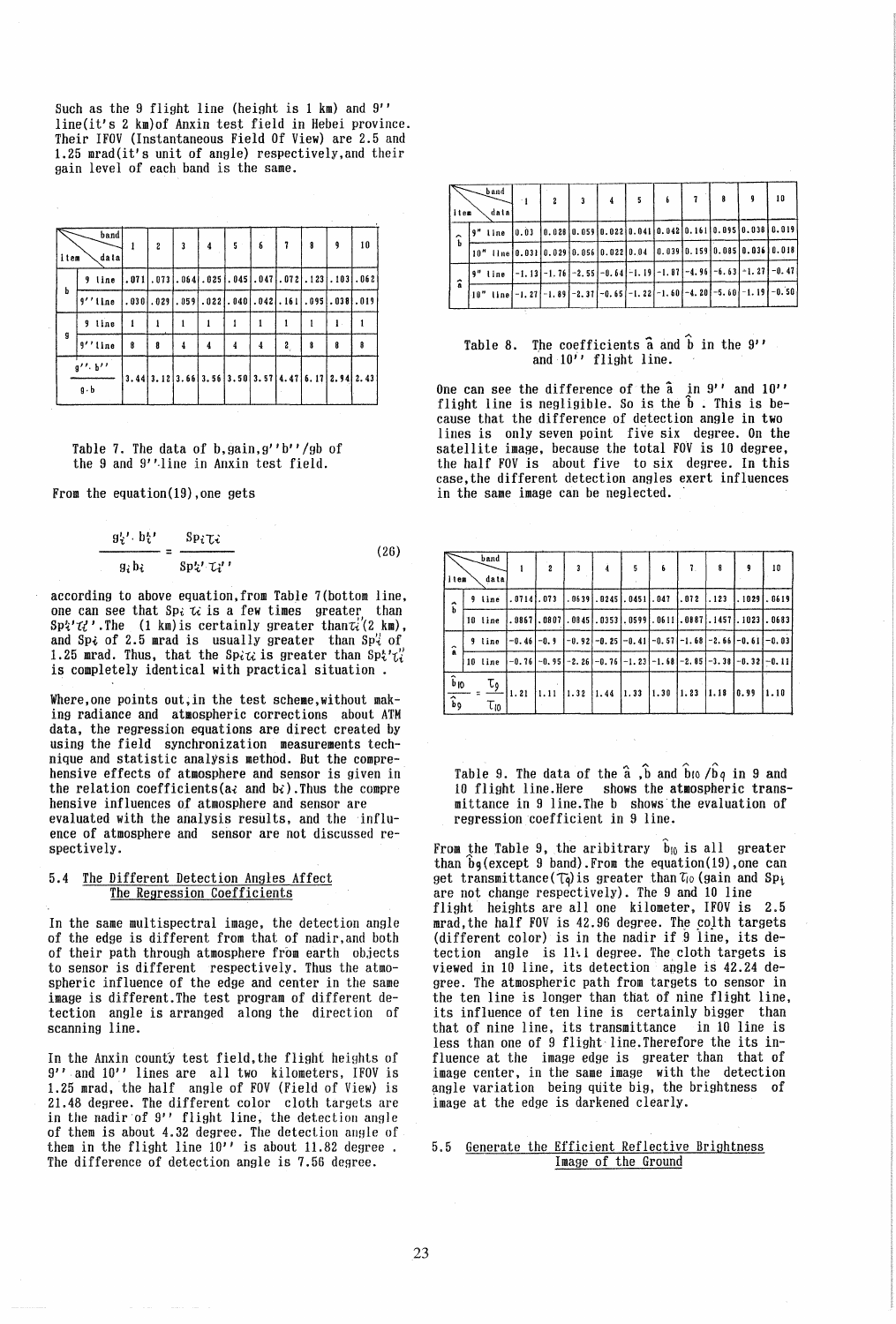In the terms of the regression equation( $L = a + b * D$ ), the multispectral data (DN) are transformed into the efficient reflective brightness image of ground. In this way, airborn multispectral image of reflective brightness is getten, it isn't an original image.

Because the digital number of efficient reflective brightness is very small, the image splendour of direct display is very dark, a suitable transformation on number is made,or.give a fit brightness to image. Let

$$
L' = \frac{255}{Lmax} L = P * L \qquad (27)
$$

then

$$
L' = P(b * D + a) = P * b(D + \frac{a}{b})
$$
  
=  $P * b(D - bs)$ 

that is

$$
L' = P * b(D - DS)
$$
 (28)

where L' is the grey-level of efficient reflective brightness image. Lmax is the brightness v.s. Dmax (255). Ds is the read number of 08-1268 without the reflection of earth objects. It includes the atmospheric radiance and the zero response(no energy entering) values of sensor.

Although, the equation (28) is the linear transformation of image,there is particular meaning about it. The result of it is an image of the efficient reflective brightness of ground, so that the image is used in the quantitative application and analysis.

For instance, processing the third band of  $9'$  flight line in the Anxin test field,the regression equation is

$$
L = 0.0585 \times D - 2.551
$$
  
= 0.0585 \times (D - 43.6) (29)

then the splendour P of image is

$$
255 / 12.4 \qquad (\mathbf{W}/\mathbf{M}^2 \cdot \mathbf{S}_\Gamma)
$$

Thus,

$$
L' = \frac{255}{12.4} L = 1.2 \times (D - 44)
$$
 (30)

As about the equation(30), the image of original digital number 0 is transformed into the image of efficient reflective brightness of the ground(in Fig.8). The right half part in Fig.8 is the image of original data D, the left half part is the image of efficient reflective brightness of the ground.By comparison with the images of right and left part. the image of 9''B3 signed covers a coat "white fog " clearly (as a result of the atmosphere radiance and sensor zero response), but the atmospheric effects and sensor's zero response in the image signed *9*1/ *R3*  of efficient reflective brightness is removed. Thus, the contrast of later $(9'$ 'R3) is very apparent, its levels are getting increase. The their histogram is shown in Fig.9 and Fig.10 respectively.



Fi9.8 The image of the original and efficient reflective brightness.







Fig.IO The histogram of efficient reflective brightness of the ground in the third band.